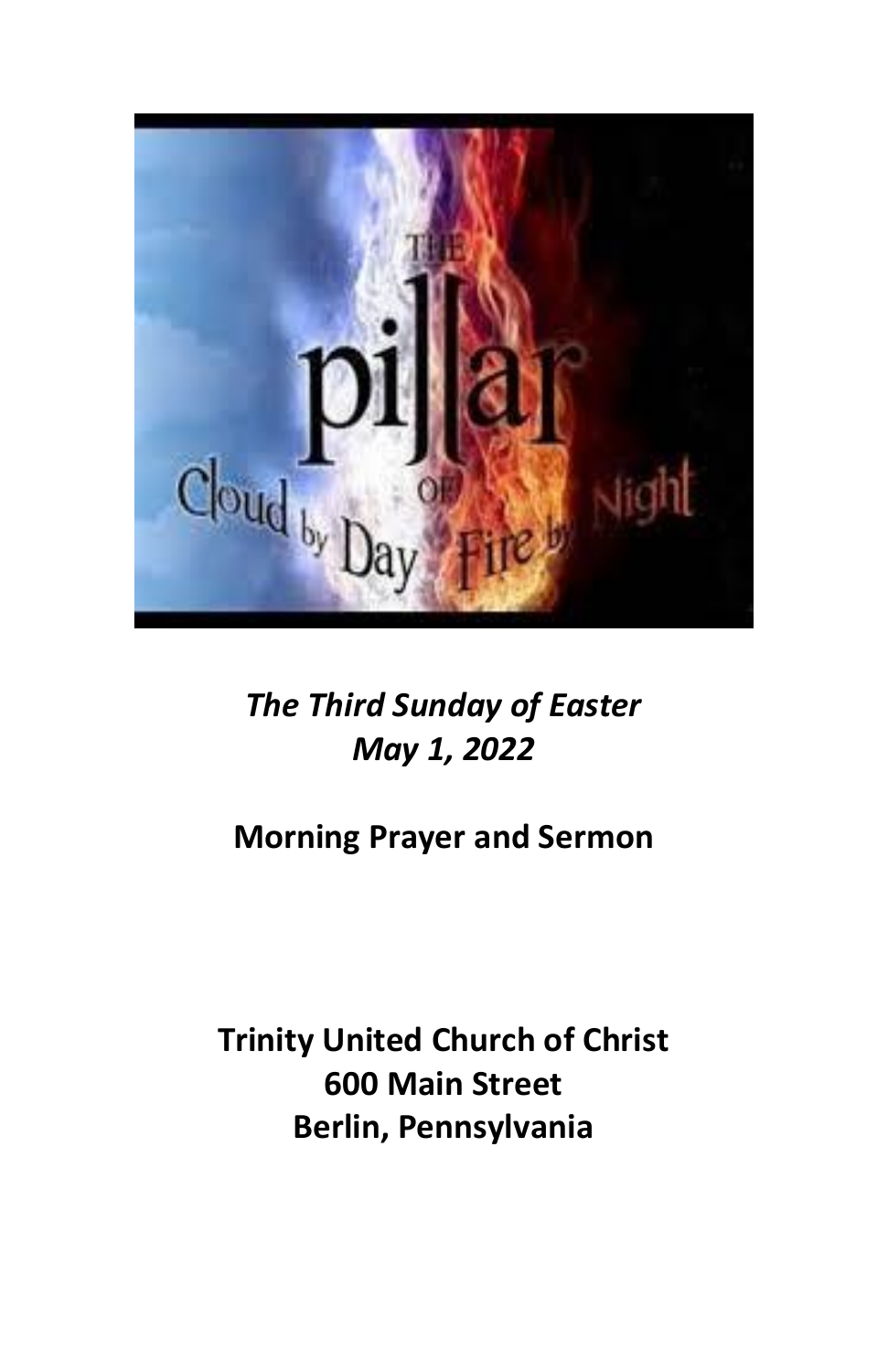# **Prelude**

**\*Easter Acclamation** Alleluia! The Lord is risen! **The Lord is risen indeed! Alleluia!**

#### **\*Hymn of Resurrection: No. 226** *The Day of Resurrection*

## **Confession of Sin**

Dearly beloved, we have come together in the presence of Almighty God our heavenly Father, to set forth his praise, to hear his holy Word, and to ask, for ourselves and on behalf of others, those things that are necessary for our life and our salvation. And so that we may prepare ourselves in heart and mind to worship him, and with penitent and obedient hearts confess our sins, that we may obtain forgiveness by his infinite goodness and mercy.

*Silence* – Private Prayers of Confession

Most merciful God,

**we confess that we have sinned against you in thought, word, and deed, by what we have done, and by what we have left undone. We have not loved you with our whole heart; we have not loved our neighbors as ourselves. We are truly sorry and we humbly repent. For the sake of your Son Jesus Christ, have mercy on us and forgive us; that we may delight in your will, and walk in your ways, to the glory of your Name. Amen.**

### **Word of Pardon**

Almighty God have mercy on you, forgive you all your sins through our Lord Jesus Christ, strengthen you in all goodness, and by the power of the Holy Spirit keep you in eternal life. *Amen*.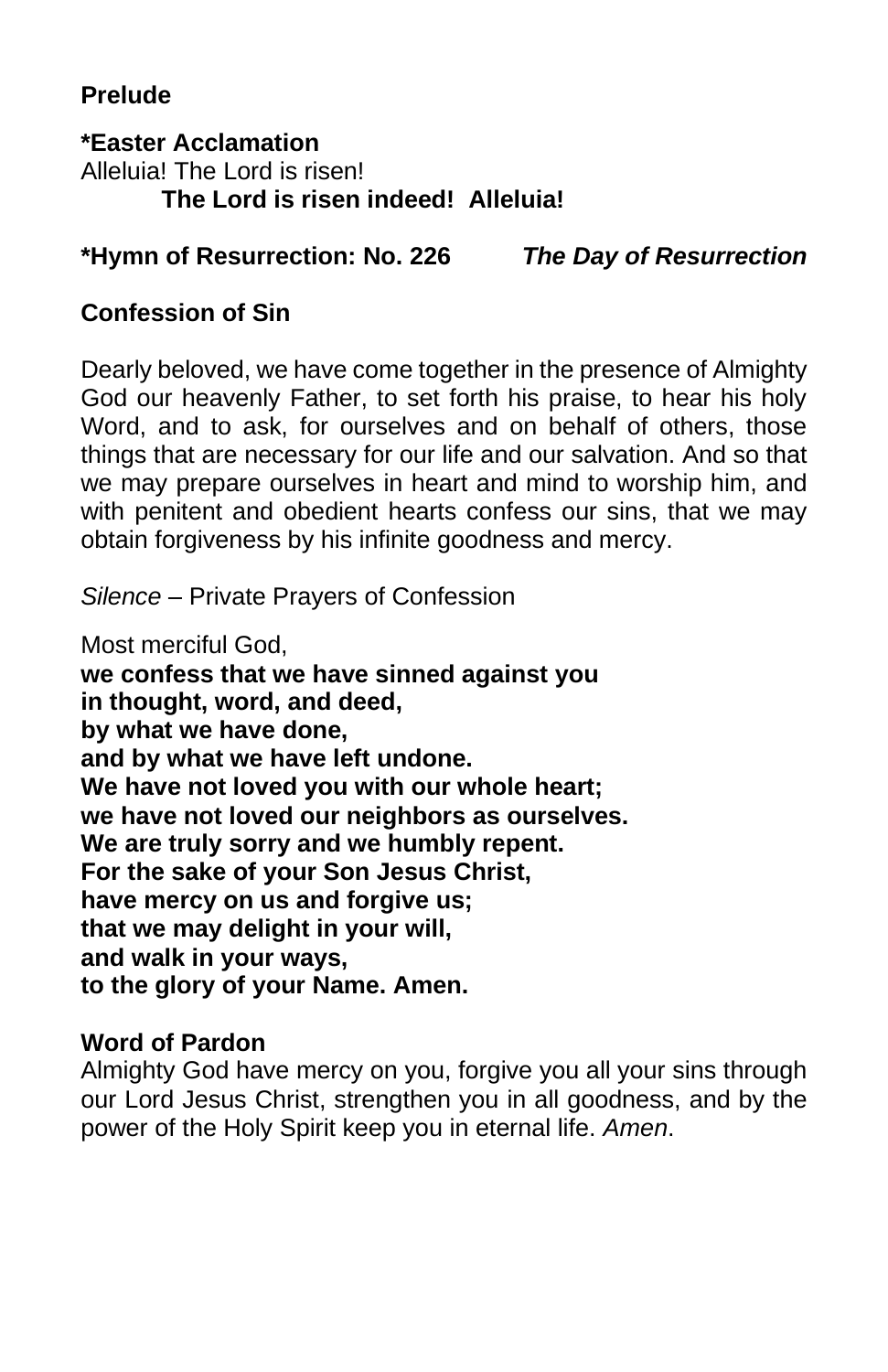# **The Invitatory and Psalter – Psalm 30**

Lord, open our lips. **And our mouth shall proclaim your praise. 1** I will extol you, O LORD, for you have drawn me up **and have not let my foes rejoice over me. <sup>2</sup>** O LORD my God, I cried to you for help, **and you have healed me. <sup>3</sup>** O LORD, you have brought up my soul from Sheol; **you restored me to life from among those who go down to the pit. <sup>4</sup>** Sing praises to the LORD, O you his saints, **and give thanks to his holy name. <sup>5</sup>** For his anger is but for a moment, **and his favor is for a lifetime.**  Weeping may tarry for the night, **but joy comes with the morning. <sup>6</sup>** As for me, I said in my prosperity, **"I shall never be moved." <sup>7</sup>** By your favor, O LORD, **you made my mountain stand strong;**  you hid your face; **I was dismayed. <sup>8</sup>** To you, O LORD, I cry, **and to the Lord I plead for mercy: 9** "What profit is there in my death, **if I go down to the pit?**  Will the dust praise you? **Will it tell of your faithfulness? <sup>10</sup>** Hear, O LORD, and be merciful to me! **O LORD, be my helper!" <sup>11</sup>** You have turned for me my mourning into dancing; **you have loosed my sackcloth and clothed me with gladness, <sup>12</sup>** that my glory may sing your praise and not be silent. **O LORD my God, I will give thanks to you forever! <sup>1</sup>**

# **\*Gloria Patri: No. 623**

<sup>1</sup> *[Revised Common Lectionary](https://ref.ly/logosres/rcl?ref=YearMonthDay.5-1-2022&off=237&ctx=%0a%5b+%5d%0aPSALM%0aPsalm+30%0a~+%0aNEW+TESTAMENT%0aReve)*. (2009). Faithlife.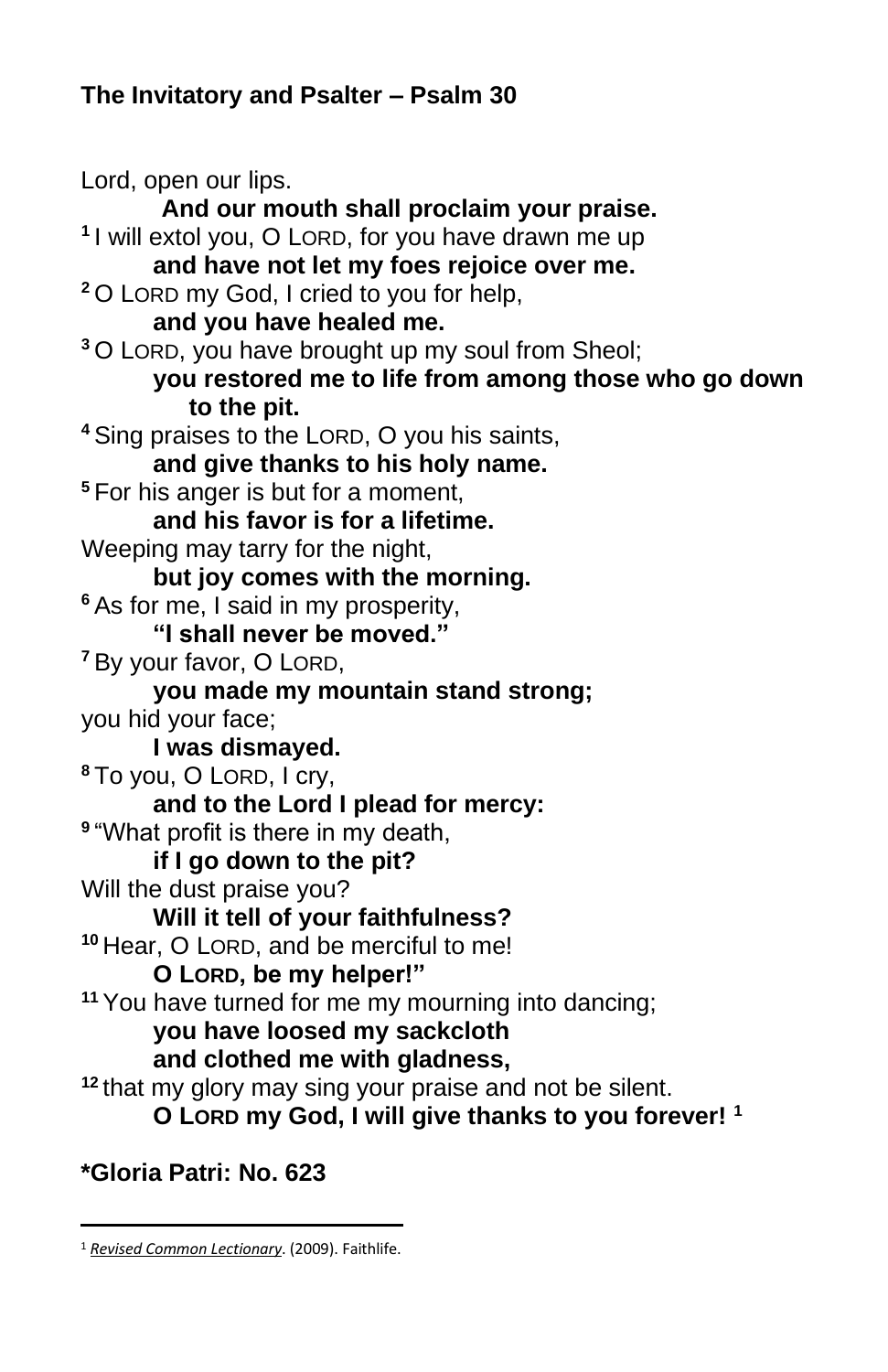**<sup>17</sup>** When Pharaoh let the people go, God did not lead them by way of the land of the Philistines, although that was near. For God said, "Lest the people change their minds when they see war and return to Egypt." **<sup>18</sup>** But God led the people around by the way of the wilderness toward the Red Sea. And the people of Israel went up out of the land of Egypt equipped for battle. **<sup>19</sup>** Moses took the bones of Joseph with him, for Joseph had made the sons of Israel solemnly swear, saying, "God will surely visit you, and you shall carry up my bones with you from here." **<sup>20</sup>** And they moved on from Succoth and encamped at Etham, on the edge of the wilderness. **<sup>21</sup>** And the LORD went before them by day in a pillar of cloud to lead them along the way, and by night in a pillar of fire to give them light, that they might travel by day and by night. **<sup>22</sup>** The pillar of cloud by day and the pillar of fire by night did not depart from before the people. <sup>2</sup>

#### \***Gospel Hymn: No. 458** *Gentle Shepherd*

### **\*Gospel of our Lord Jesus Christ St. John 21:1-19**

After this Jesus revealed himself again to the disciples by the Sea of Tiberias, and he revealed himself in this way. **<sup>2</sup>**Simon Peter, Thomas (called the Twin), Nathanael of Cana in Galilee, the sons of Zebedee, and two others of his disciples were together. **<sup>3</sup>** Simon Peter said to them, "I am going fishing." They said to him, "We will go with you." They went out and got into the boat, but that night they caught nothing.

**<sup>4</sup>** Just as day was breaking, Jesus stood on the shore; yet the disciples did not know that it was Jesus. **<sup>5</sup>** Jesus said to them, "Children, do you have any fish?" They answered him, "No." **<sup>6</sup>** He said to them, "Cast the net on the right side of the boat, and you will find some." So they cast it, and now they were not able to haul it in, because of the quantity of fish. **<sup>7</sup>** That disciple whom Jesus loved therefore said to Peter, "It is the Lord!" When Simon Peter heard that it was the Lord, he put on his outer garment, for he was stripped for work, and threw himself into the sea. **<sup>8</sup>** The other disciples came in the boat, dragging the net full of fish, for they were not far from the land, but about a hundred yards off.

<sup>2</sup> *[The Holy Bible: English Standard Version](https://ref.ly/logosres/esv?ref=BibleESV.Ex13.17&off=26&ctx=s+of+Cloud+and+Fire%0a~17%C2%A0%E2%80%A2%E2%80%A2When+Pharaoh+le)* (Ex 13:17–22). (2016). Crossway Bibles.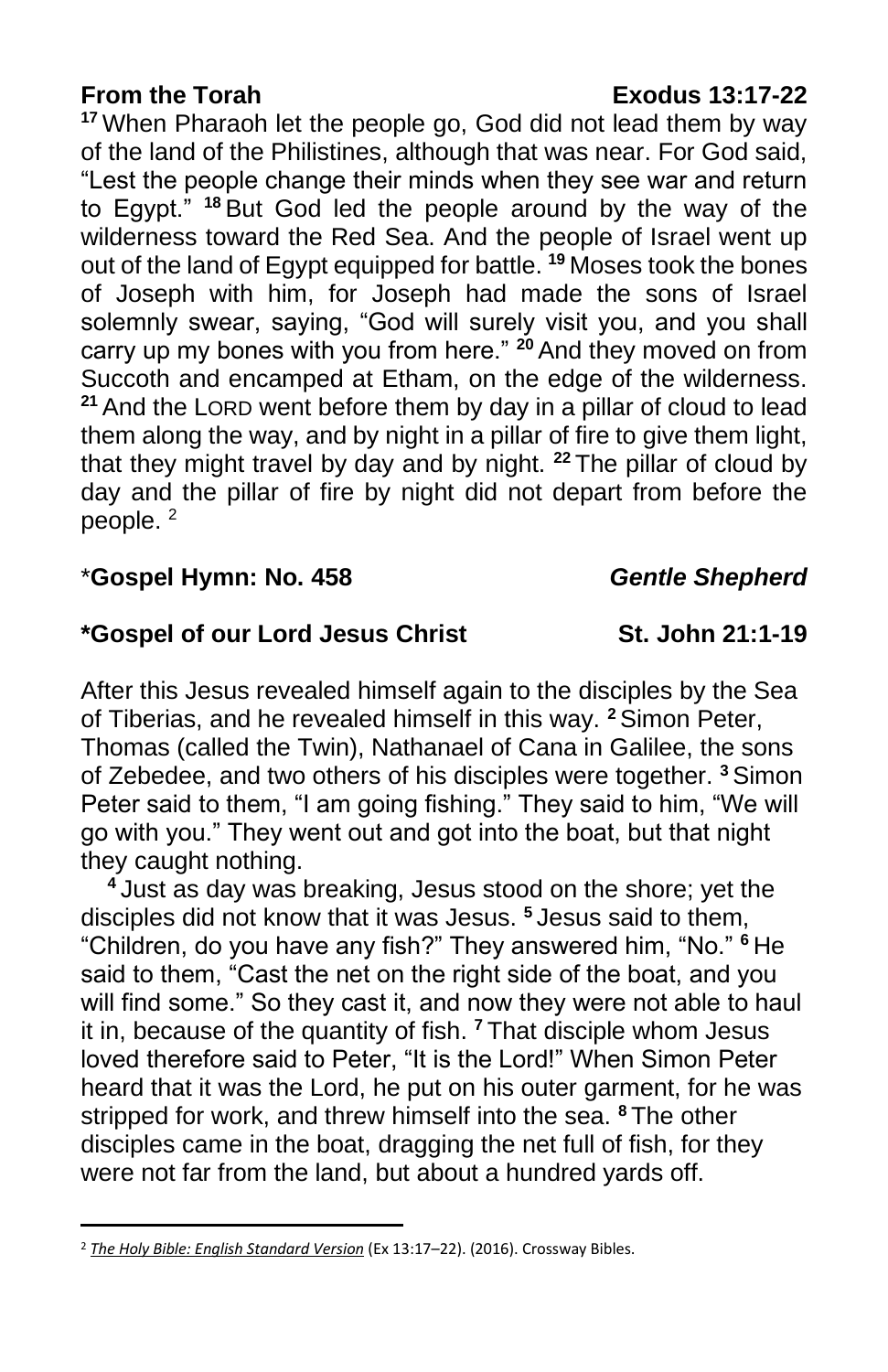**<sup>9</sup>** When they got out on land, they saw a charcoal fire in place, with fish laid out on it, and bread. **<sup>10</sup>** Jesus said to them, "Bring some of the fish that you have just caught." **<sup>11</sup>** So Simon Peter went aboard and hauled the net ashore, full of large fish, 153 of them. And although there were so many, the net was not torn. **<sup>12</sup>** Jesus said to them, "Come and have breakfast." Now none of the disciples dared ask him, "Who are you?" They knew it was the Lord. **<sup>13</sup>** Jesus came and took the bread and gave it to them, and so with the fish. **<sup>14</sup>** This was now the third time that Jesus was revealed to the disciples after he was raised from the dead.

**<sup>15</sup>** When they had finished breakfast, Jesus said to Simon Peter, "Simon, son of John, do you love me more than these?" He said to him, "Yes, Lord; you know that I love you." He said to him, "Feed my lambs." **<sup>16</sup>** He said to him a second time, "Simon, son of John, do you love me?" He said to him, "Yes, Lord; you know that I love you." He said to him, "Tend my sheep." **<sup>17</sup>** He said to him the third time, "Simon, son of John, do you love me?" Peter was grieved because he said to him the third time, "Do you love me?" and he said to him, "Lord, you know everything; you know that I love you." Jesus said to him, "Feed my sheep. **<sup>18</sup>** Truly, truly, I say to you, when you were young, you used to dress yourself and walk wherever you wanted, but when you are old, you will stretch out your hands, and another will dress you and carry you where you do not want to go." **<sup>19</sup>** (This he said to show by what kind of death he was to glorify God.) And after saying this he said to him, "Follow me." <sup>3</sup>

The Word of God, for the People of God. **Thanks be to God!**

#### **\*Affirmation of Faith** *The Apostles' Creed*

**I believe in God, the Father almighty, creator of heaven and earth. I believe in Jesus Christ, God's only Son, our Lord, who was conceived by the Holy Spirit, born of the virgin Mary, suffered under Pontius Pilate, was crucified, died, and was buried.**

<sup>3</sup> *[Revised Common Lectionary](https://ref.ly/logosres/rcl?ref=YearMonthDay.5-1-2022&off=294&ctx=velation+5:11%E2%80%9314%0a+%0aGOSPEL%0aJohn+21:1%E2%80%9319%0a~+)*. (2009). Faithlife.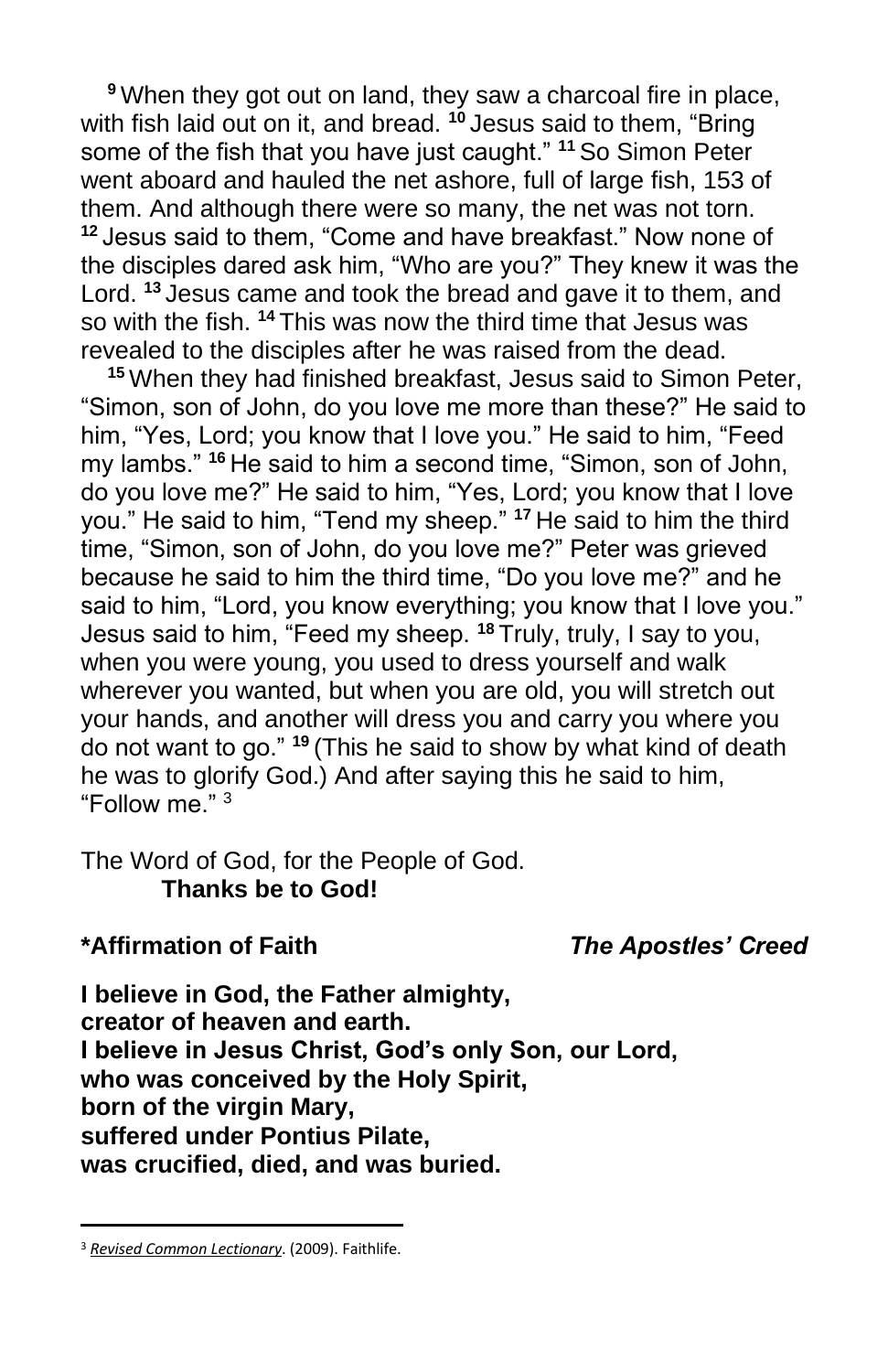**He descended into hades. On the third day he rose again; he ascended into heaven, he is seated at the right hand of the Father, and he will come to judge the quick and the dead. I believe in the Holy Spirit, the holy catholic Church, the communion of saints, the forgiveness of sins, the resurrection of the body, and life everlasting. Amen.**

# **Proclamation of God's Word "PD"** *When the Cloud Moves*

**Morning Prayer Our Lord's Prayer** [using *debts* and *debtors*]

**\*Hymn: No. 51** *Guide Me, O Thou Great Jehovah*

**\*Dismissal with Blessing**

#### **\*Sung Blessing with Dismissal** *Now Unto Him Who Is Able*

Now unto Him who is able to keep you from falling. To make you stand in His presence blameless and with great joy. To the only God our Savior, Jesus Christ our Lord. Be the glory, and the majesty, dominion, and authority. Both now and forevermore, Amen. **Give Him the glory, and the majesty, dominion, and authority. Both now and forevermore, Amen!**

**\*Going Forth**

**+ + + + + + +**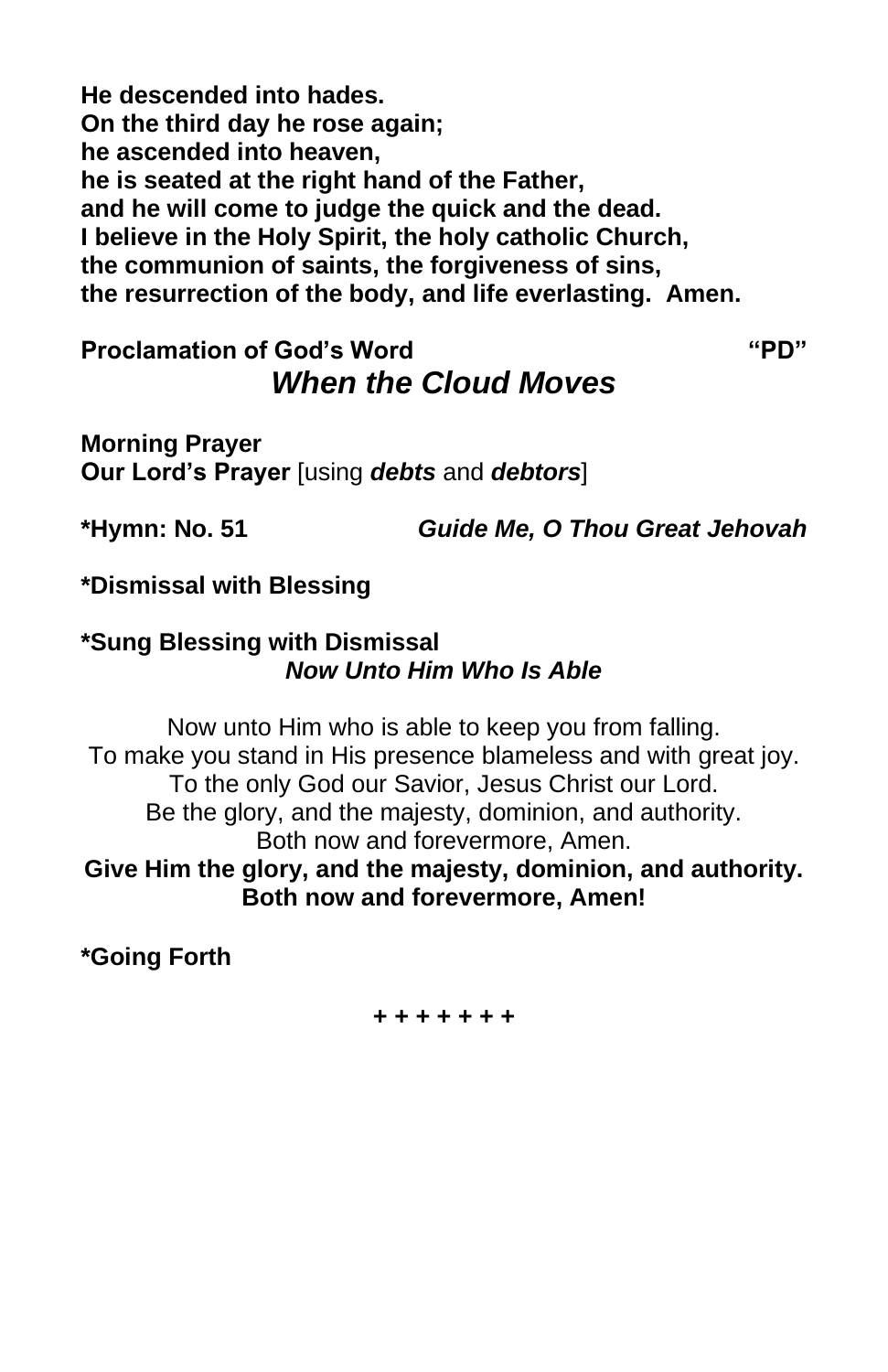# **The Saints In Action**

Today – *Third Sunday of Easter* 9:00 a.m. Worship 10:10 a.m. Sunday School 6:30 p.m. Confirmation & Sue Coughenour's Sunday School Class Wednesday 6:30 p.m. Trinity Bell Rehearsal Next Sunday – *Fourth Sunday of Easter – Mother's Day*

9:00 a.m. Worship

10:10 a.m. Sunday School

**Laurel Highlands Chorale** will be presenting a "Musical Potpourri" at the Somerset Church of the Brethren **today** Sunday, May 1<sup>st</sup> at 3:30 p.m. and Monday, May  $2^{nd}$  at 7:00 p.m. For tickets and information contact Dorene Friedline at (814) 926-3610 or (814) 442.0460.



### **Those Remembered in prayer:**

God's guidance and protection for Armed Forces.

#### **Shut Ins:**

Lew & Barb Berkley, Roy Bucher, Helen Diest, Mary Forespring, Cynthia Kelly, Lois Krause, Deb Luteri, Lois Saylor.

#### **Healing Concerns:**

Sally Altfather, Mark Amyot, Donnie Baxter, Jim Benoit, Carol Boyer, Terry Coslic, Jim Coughenour, Pam Crooks, Larry Custer, Dana Dawson, John Durst, Alvin Harbaugh, Mary Jane Harding, Andrea (Shaulis) Harris, Larry Hay, Barry Landis, Holby McClucas, Jennifer Miller, Bob Murphy, Bonnie Murphy, Nancy Schrock, Avis Specht, Kelly Tharp, Adeline Vieregge,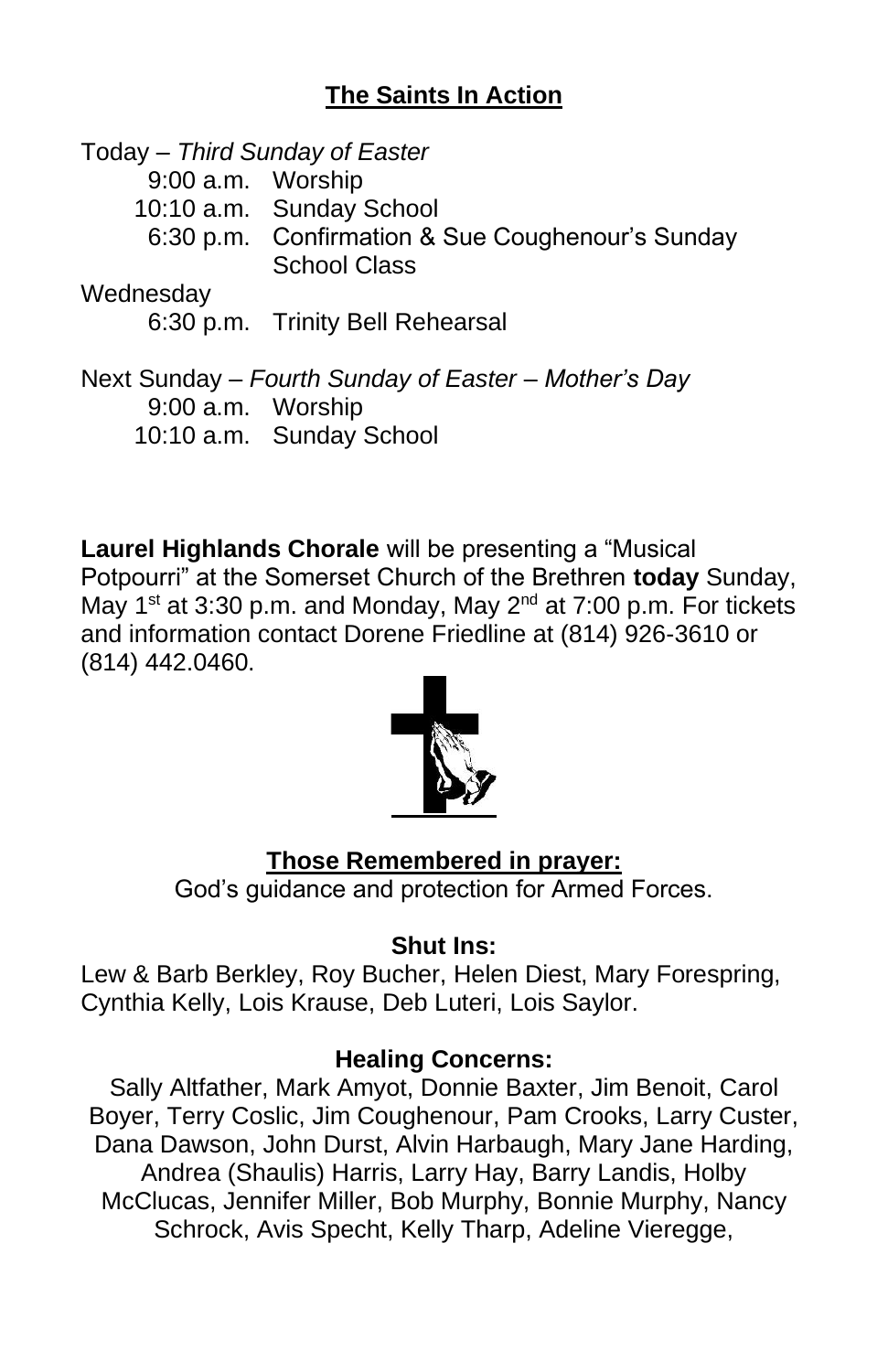#### Robin Walker, Heather Weighley, Nancy Weighley, Kimberly Kay Roos Zimmerman, Gerald Zorn The families of Janet Gindlesperger and Ray Engle

The family of Ray Engle would like to express their sincere appreciation for the visits, cards and prayers during his illness and passing.

# **Giving From 04/14 & 4/17 Combined**

|              | Rec       | <b>Budget</b> | Over/Under |
|--------------|-----------|---------------|------------|
| General      | \$3902.00 | \$2521.38     | \$1380.62  |
| Ben          | \$225.00  | \$213.46      | \$11.54    |
| <b>Maint</b> | \$117.00  | \$163.46      | $-546.46$  |
| Mem          | \$60.00   |               |            |
| <b>Total</b> | \$4304.00 | \$2898.30     | \$1345.70  |

Benevolence includes Food Pantry \$40

### **Worship Attendance Combined: 181**

# **Giving From 04/24/2022**

|              | Rec       | <b>Budget</b> | Over/Under |
|--------------|-----------|---------------|------------|
| General      | \$2152.00 | \$2521.38     | $-5369.38$ |
| Ben          | \$250.00  | \$213.46      | \$36.54    |
| <b>Maint</b> | \$110.00  | \$163.46      | $-553.46$  |
| Mem          | \$65.00   |               |            |
| <b>Total</b> | \$2577.00 | \$2898.30     | $-5386.30$ |

Benevolence includes Food Pantry \$15, One Great Hour of Sharing \$10

**Worship Attendance: 69 Sunday School: 11**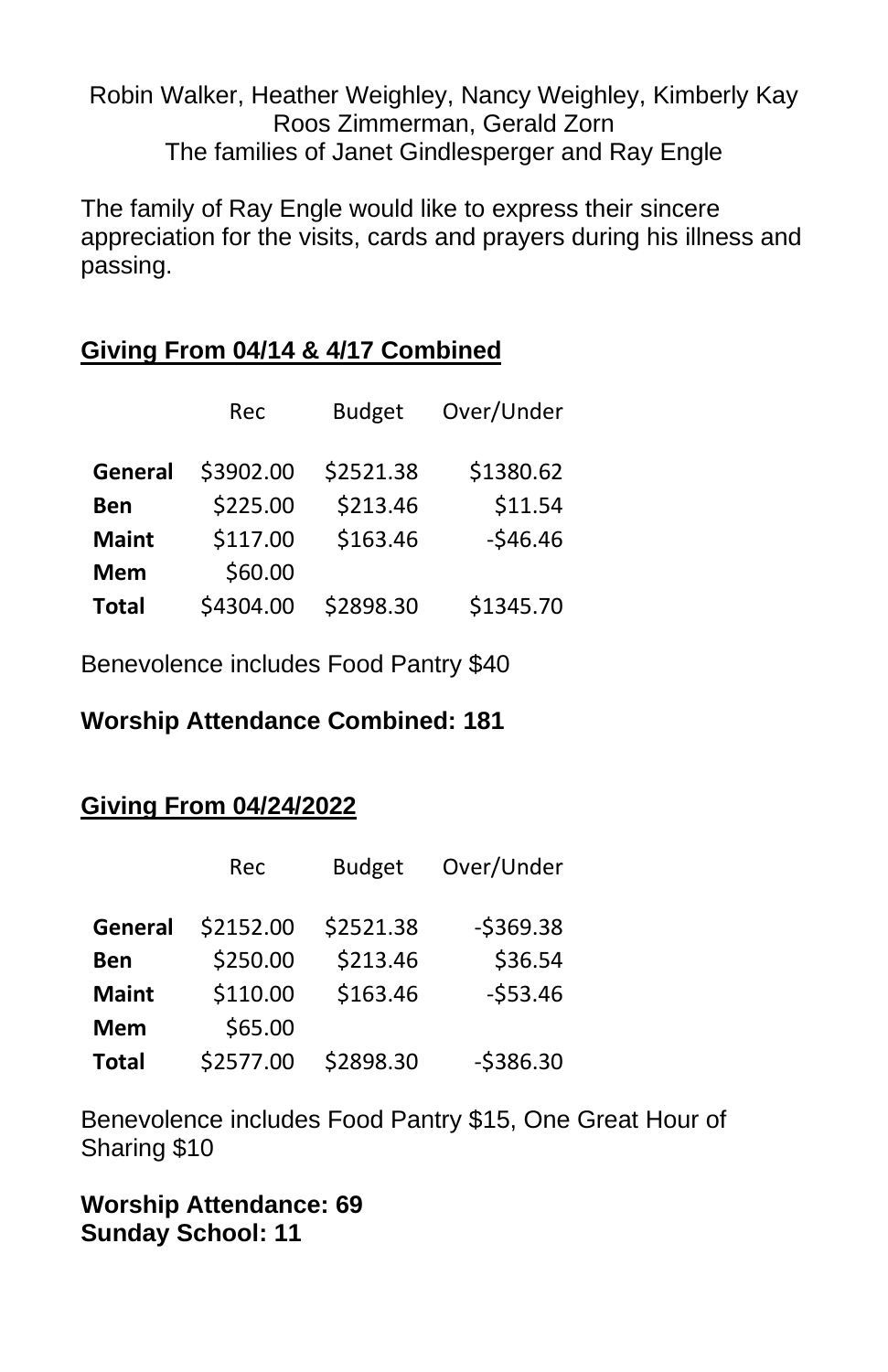*Where You May Find. . .*

**The Nursery:** *is on the lower level for children and their parent. A big screen TV is mounted in the room so that you may watch the service.*

#### **At the Sanctuary Entrances. . .**

Recycling Boxes for Bulletins *These Days –* Devotional

Large Print Bulletins **Example 20** Hearing Amplifiers

# **Assisting in Worship**

**Sound:** Chris King (Board), Lori Gindlesperger (Camera)

*Acolyte:* Kaitlyn Miller

**The Flowers on the altar** in honor of our children, Vesper, Truitt, Callum and Revere Ogburn by Russ & Jenna Ogburn

# *The Whole Congregation in Ministry and Assisted by*

*Pastor: Rev'd Dr. David A. Williams Church Secretary: Pam Bush Financial Secretary: Renee Gindlesperger Chancel Choir Director Emeritus: Linda Gallick Handbells: Jeanne Hillegas*

#### *Church Office Hours – Tuesday through Thursday 9:00 a.m. to 1 p.m.*

Church Office Phone: 814-267-3234 Snail Mail: PO Box 86, Berlin, PA 15530 Email: [berlinucc@yahoo.com](mailto:berlinucc@yahoo.com) Website: [www.berlinucc.org](http://www.berlinucc.org/)

**Pastor's Contact Information Cell Phone: 814-241-3919 E-Mail: [uccvicar@gmail.com](mailto:uccvicar@gmail.com)** 603 Fletcher Street, Berlin, PA 15530